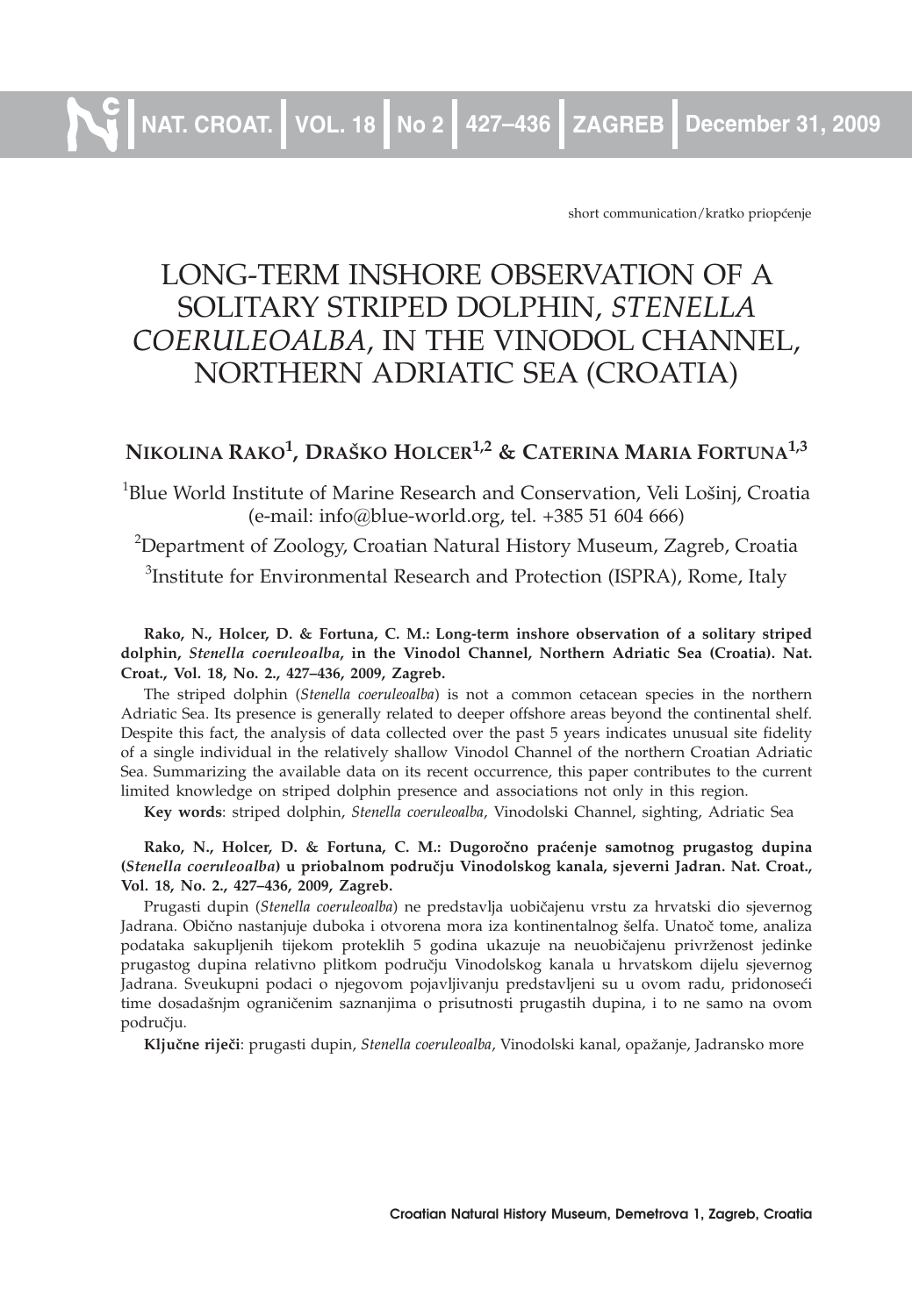#### INTRODUCTION

The striped dolphin (*Stenella coeruleoalba*) is considered the most abundant cetacean species in the Mediterranean Sea (AGUILAR, 2000). However, the information on its real distribution is still fragmented, given an unequal research effort, especially in the easternmost parts of the basin (MARCHESSAUX, 1980). This worldwide species is known to inhabit highly productive, deeper offshore waters beyond the continental shelf (ARCHER II & PERRIN, 1999). This distribution seems reflected in the Mediterranean Sea too (e.g. NOTARBARTOLO DI SCIARA *et al.,* 1993; FORCADA & HAMMOND, 1998; CAÑADAS *et al*., 2002). Striped dolphin tends to occur in sea depths greater than 600 m, where it feeds mostly on cephalopods, epipelagic fish (AGUILAR, 2000) and crustaceans (WÜRTZ & MARRALE, 1993; MEOTTI & PODESTÀ, 1997; ARCHER II & PERRIN, 1999; ÖZTÜRK *et al.,* 2007). Only exceptionally it is found in areas less than 200 m (NOTARBARTOLO DI SCIARA *et al.,* 1993; CAÑADAS *et al*., 2002; FRANTZIS *et al*., 2003; FORTUNA *et al.*, 2007).

The Striped dolphin is a gregarious species, found worldwide in large herds of hundreds of individuals (ARCHER II & PERRIN, 1999). In the Mediterranean Sea, their groups tend to be rarely bigger than a few dozen individuals (FORCADA *et al.*, 1994; FORTUNA *et al*., 2007), except than in the Alboran Sea where the mean group size was estimated to be around 116 (CAÑADAS *et al*., 2005). Formation of larger aggregations of striped dolphins is thought to be related to the enhancement of their feeding success (QUÉROUIL *et al.*, 2008). This seems especially true for the coastal areas where being less abundant they form mixed associations with other dolphin species (FRANTZIS & HERZING, 2002; QUÉROUIL *et al.*, 2008).

The Striped dolphin has never been considered as part of the native Croatian fauna (HOLCER *et al.,* 2002; MACKELWORTH *et al.,* 2002). The first record of a striped dolphin in the inshore waters of the northern Croatian Adriatic was documented only in 1996 (BEARZI *et al.,* 1998) when one specimen was observed in the vicinity of the Island of Lošinj. However, more frequent reports of striped dolphins along the northern Adriatic coastline have been made since then (FRANCESE *et al.,* 1999; 2007) possibly suggesting an expansion of the species distribution range as it has been reported for other Mediterranean areas (NOTARBARTOLO DI SCIARA & DEMMA, 1994). Strangely most of these sightings were of single individuals.

Since 2004, most of the sightings of striped dolphins in the northern Croatian Adriatic Sea were reported for the shallow Vinodol Channel in the Kvarner region. This paper summarises the available data on recent occurrence of this species in this specific area and proposes potential explanations for these long-term observations.

The narrow Vinodol Channel is located in the northern Croatian Adriatic Sea (Fig. 1). It represents the northernmost part of well-known Velebit Channel. Vinodol Channel separates the mainland from the Island of Krk and in its widest point does not exceed 5 NM. It is characterised by a rocky shore, steep bottoms and the bathymetries with depths less than 70 m. South of this Channel, in the deeper Velebit Channel, depth increases to 80–95 m, with a rare extreme submarine depression at 107 m depth (NOVOSEL *et al.,* 2002).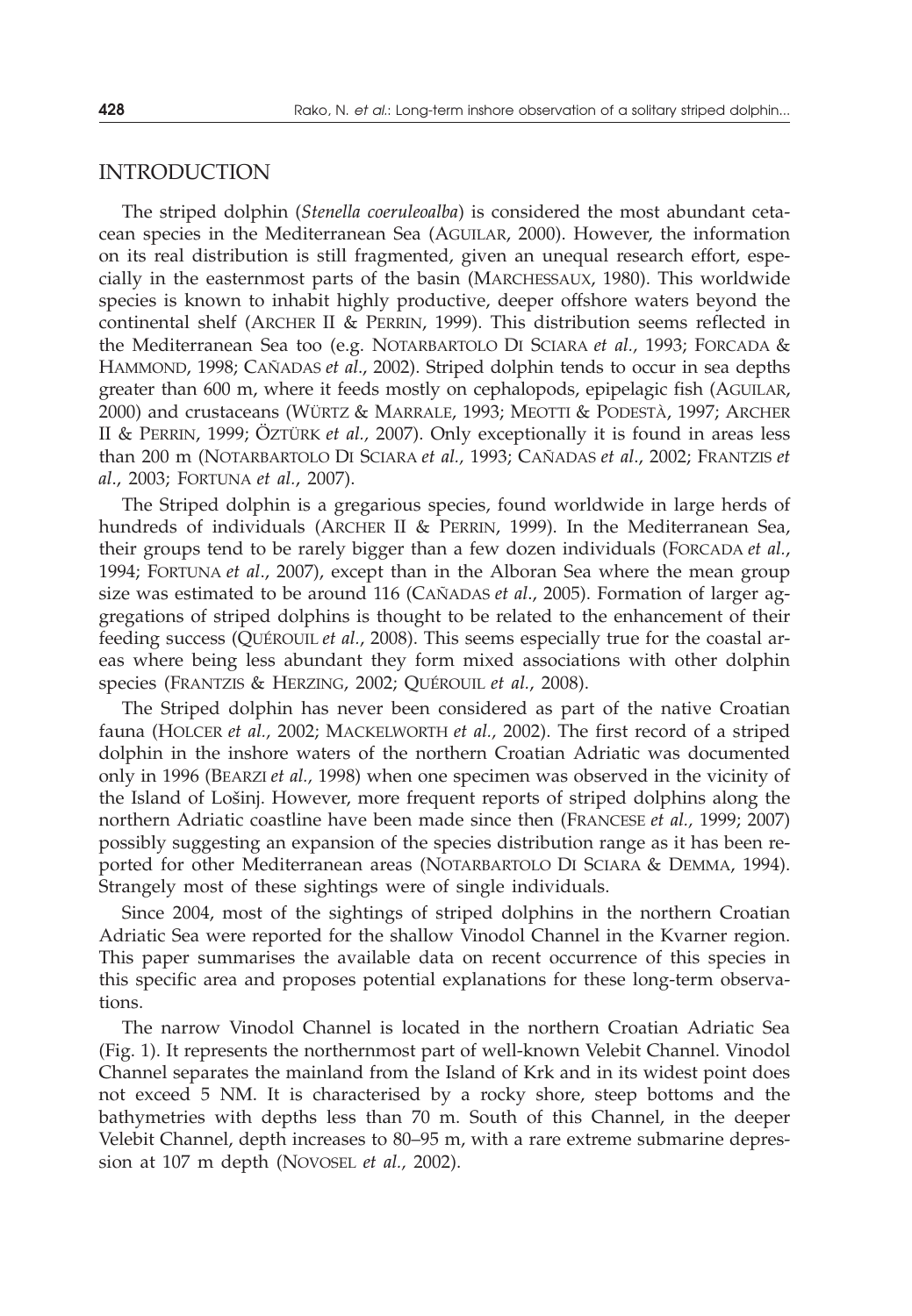

**Fig. 1.** Unusual sightings ( $\square$ ) and a stranding (+) of striped dolphins (*Stenella coeruleoalba*) in Vinodol Channel, Northern Adriatic Sea.

The primary pelagic fish species are the sardine (*Sardina pilchardus*), the sprat (*Sprattus sprattus*) and the mackerel (*Scomber scombrus*). Deeper areas (> 50 m) are known fishing grounds for Norway lobster (*Nephrops norvegicus*) (LEGOVIĆ, 2002).

The eastern coast of the channel hosts a popular tourist Riviera. Recreational vessels and tour boat excursions dominate heavy summer tourism.

Direct and indirect evidence of the unusual presence of a striped dolphin in the Vinodol channel was collected over the period 2004–2009.

Photographs that came from the majority of reported sightings were analyzed in details and compared paying particular attention to the distinctiveness of the shape of the dorsal fin and the pigmentation on the body of the animals.

Data on stranded dolphins from the Blue World stranding records data base were also examined for the area of Vinodol Channel.

Behavioural data were taken during the last reported encounter of striped dolphin in the Vinodol channel applying the method of continuous sampling for the collection of inter – breeding interval.

In the course of data collection, information on further sightings of striped dolphins was also collected from the Marine Police and harbour authorities surveying the area. In addition we undertook local interviews of the inhabitants of Jadranovo, Crikvenica, Selce and Novi Vinodolski.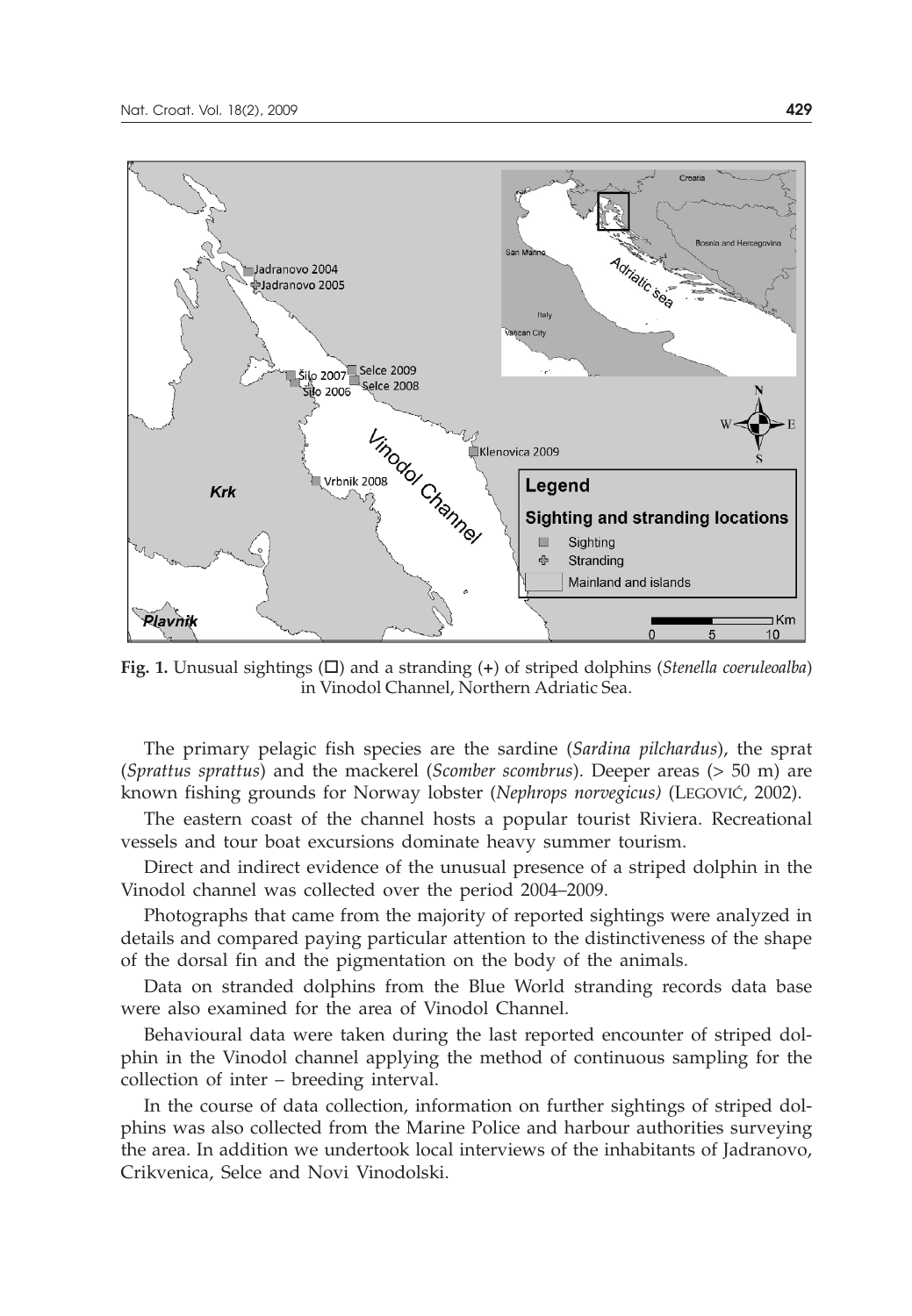### RESULTS AND DISCUSSION

In total, seven sightings were recorded in this shallow inshore area within the study period. Three sightings of a single striped dolphin were documented by our team. Other four sightings were reported by tourists and other NGOs, and included photographs. In one of these four sightings, the striped dolphin was seen alone, and on three other occasions it was accompanied by another specimen. Records are summarised in Tab. 1.

| Date        | Location        | Specie                                                                 | <b>ID</b> Code             | Number of<br>individuals | Photos<br>(Y/N) |
|-------------|-----------------|------------------------------------------------------------------------|----------------------------|--------------------------|-----------------|
| 13.08.2004  | Jadranovo       | Stenella coeruleoalba                                                  | SC <sub>1</sub>            | 1                        | Y               |
| 02.04.2006  | Šilo (Krk)      | Stenella coeruleoalba<br>+ unidentified species,<br>Delphinidae (fam.) | $SC1 +$<br>Unknown         | $\overline{2}$           | Y               |
| 05.02.2007  | Šilo (Krk)      | Stenella coeruleoalba                                                  | SC <sub>1</sub>            | 1                        | Y               |
| 09.03.2008  | Selce           | Stenella coeruleoalba,<br>Delphinus delphis                            | $SC1 + DD1$                | 2                        | Y               |
| 01.05.2008  | Vrbnik (Krk)    | Stenella coeruleoalba.<br>Delphinus delphis                            | $SC1 + DD1$                | 2                        | Y               |
| 25.06.2009  | Selce           | Stenella coeruleoalba                                                  | SC <sub>1</sub>            | 1                        | Y               |
| 17.07.2009  | Klenovica       | Stenella coeruleoalba                                                  | SC <sub>1</sub>            | 1                        | Y               |
| <b>DATE</b> | <b>LOCATION</b> | <b>SPECIES</b>                                                         |                            | <b>GENDER</b>            | AGE CLASS       |
| 16.07.2005  | Jadranovo       | Stenella coeruleoalba                                                  | SC <sub>2</sub> (stranded) | female                   | juvenile        |

**Tab. 1.** Summary of documented sightings and strandings in Vinodol Channel

Photo-identification analysis of the available data shows that a single specimen of striped dolphin (SC1), initially seen in the Vinodol Channel in August 2004, was later observed in all of the encounters indicating unusual signs of site fidelity for that shallow inshore area.

In April 2006, the SC1 was seen accompanied by another dolphin. The species of the accompanying dolphin remained unidentified due to the lack of data.

During 2008, SC1 was accompanied by another rarely encountered dolphin species in the Adriatic Sea, a short-beaked common dolphin (*Delphinus delphis*) (DD1). This pair (SC1-DD1) was seen twice in the area, in March and May of 2008.

In 2009, SC1 was re-sighted alone in front of the town of Selce on the 25<sup>th</sup> June and again in front of Klenovica on the 17<sup>th</sup> July.

These encounters were documented by our research team. Photo-identification and behavioural data were collected.

Information gathered from the harbour authorities and marine police surveying that area revealed that one small dolphin was observed close to the coast in previous years. The harbour authorities had a report on a small dolphin (probably SC1) seen diving close to one gillnet, and possibly entangled in it, few years ago. After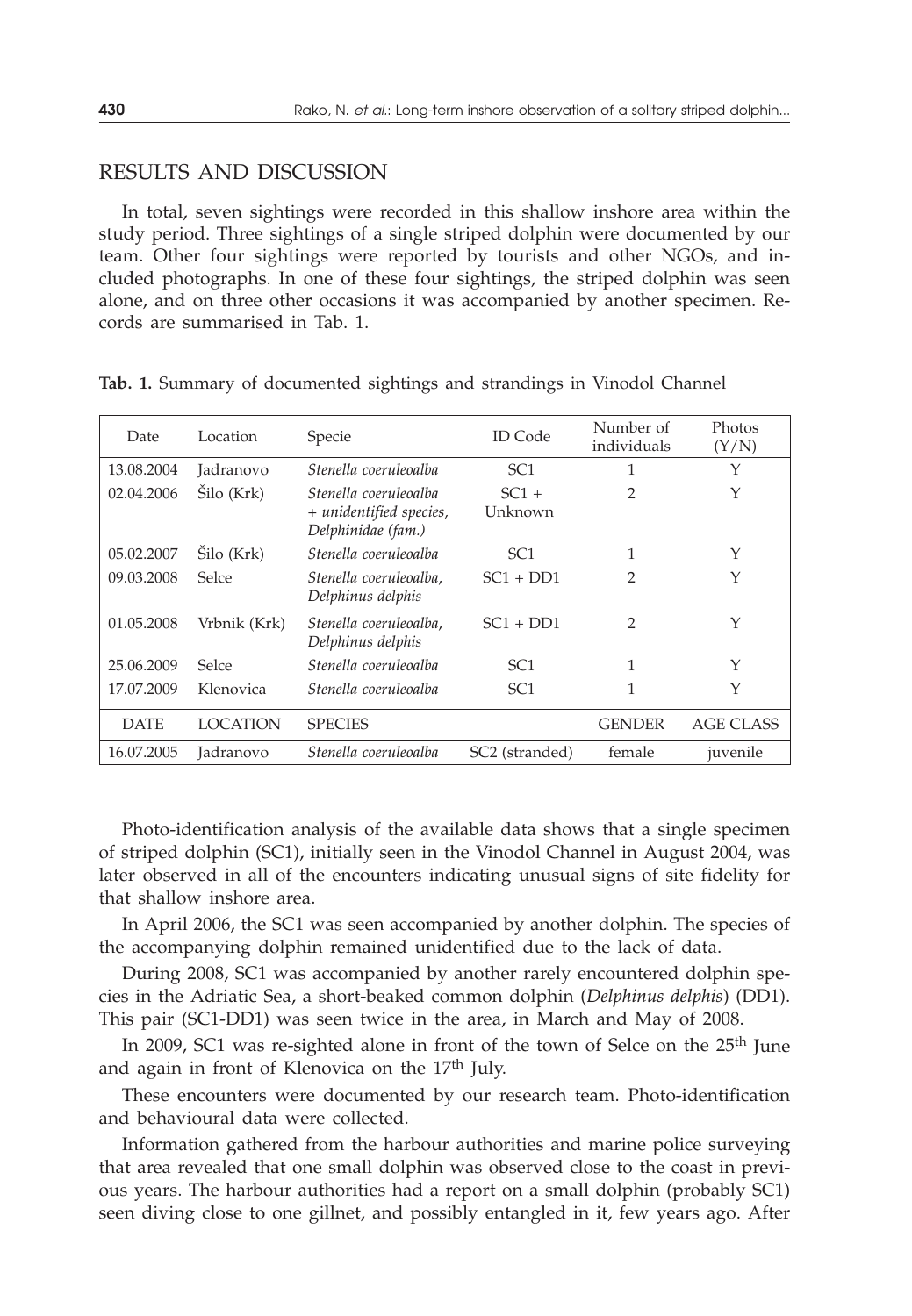investigating this report they concluded that the animal did not become entangled, but was most likely feeding on fish in the net. They had no reports on dolphin presence near the coast in the recent times.

Marine police surveying that area confirmed that a striped dolphin (most likely SC1) was seen together with another unusual dolphin (probably DD1) throughout 2008 and observed alone in the years previous to that (Robert Jelenović, pers. comm.). He also reported that a local fisherman from Jadranovo fed this animal. Unfortunately, the fisherman was unavailable for an interview and we could not confirm this event. However, interviews to some other local inhabitants confirmed the presence of another dolphin not much bigger in size, seen together with the small and unusually looking dolphin (probably SC1) during 2008 and 2009 in the vicinity of the coast.

On 25th June 2009 SC1 was observed alone, 20 m away from the main hotel beach in Selce, swimming and diving around a buoy. During this encounter, the animal was also seen chasing schools of fish (most likely garfish, *Belone belone*), and displaying milling behaviour on two occasions. Analysis of the photographs taken on this date by the Blue world researchers revealed that SC1 is female. In addition the analysis of pictures taken during this encounter also showed a healed wound on the back of the animal just behind the head, in front of the dorsal fin. Judging by the shape of the scar, the animal was most likely injured with a five-pronged fishing spear. This scar was not present on pictures taken before 2009, hence it can be concluded that the injury occurred early 2009.

SC1 was again sighted on 17<sup>th</sup> July in front of Klenovica, photo-identified and observed from a stationary boat for 1 h and data on its behaviour were also collected. Again, the animal was observed close to the coast diving in circles around a moored boat and three adjacent buoys, always maintaining a constant distance from nearby swimmers that tried to approach it.

In the last five years a single specimen of striped dolphin was photo-documented seven times in the shallow waters of the Vinodol channel. In addition, numerous anecdotic reports by locals and marine police patrolling the region confirmed regular sightings of small cetaceans in the Vinodol channel throughout the year.

Even though the information on this species is still rather sparse, the Mediterranean striped dolphin appears to confirm a preference for deep areas, usually beyond the continental shelf. Although, in the Adriatic it has been occasionally seen in shallower inshore waters (BEARZI *et al.,* 1998; FRANCESE *et al.*, 2007), there is no recorded evidence of a prolonged stay in this type of marine environment. In addition, also in the Mediterranean Sea this species shows a preference for living in large aggregation, usually larger then 15 individuals. Therefore, it is rather unique to observe a solitary striped dolphin residing for five years in a relatively small, shallow and enclosed area.

This event is more atypical in an area such as the Vinodol Channel that is heavily affected by summer tourism dominated by fast recreational vessels, and, therefore, it represents the opposite to a safe and undisturbed environment usually favoured by this species.

»Solitary« dolphins are generally described as animals living near shore, not necessarily exceptional or in any way handicapped. Whilst this phenomenon is well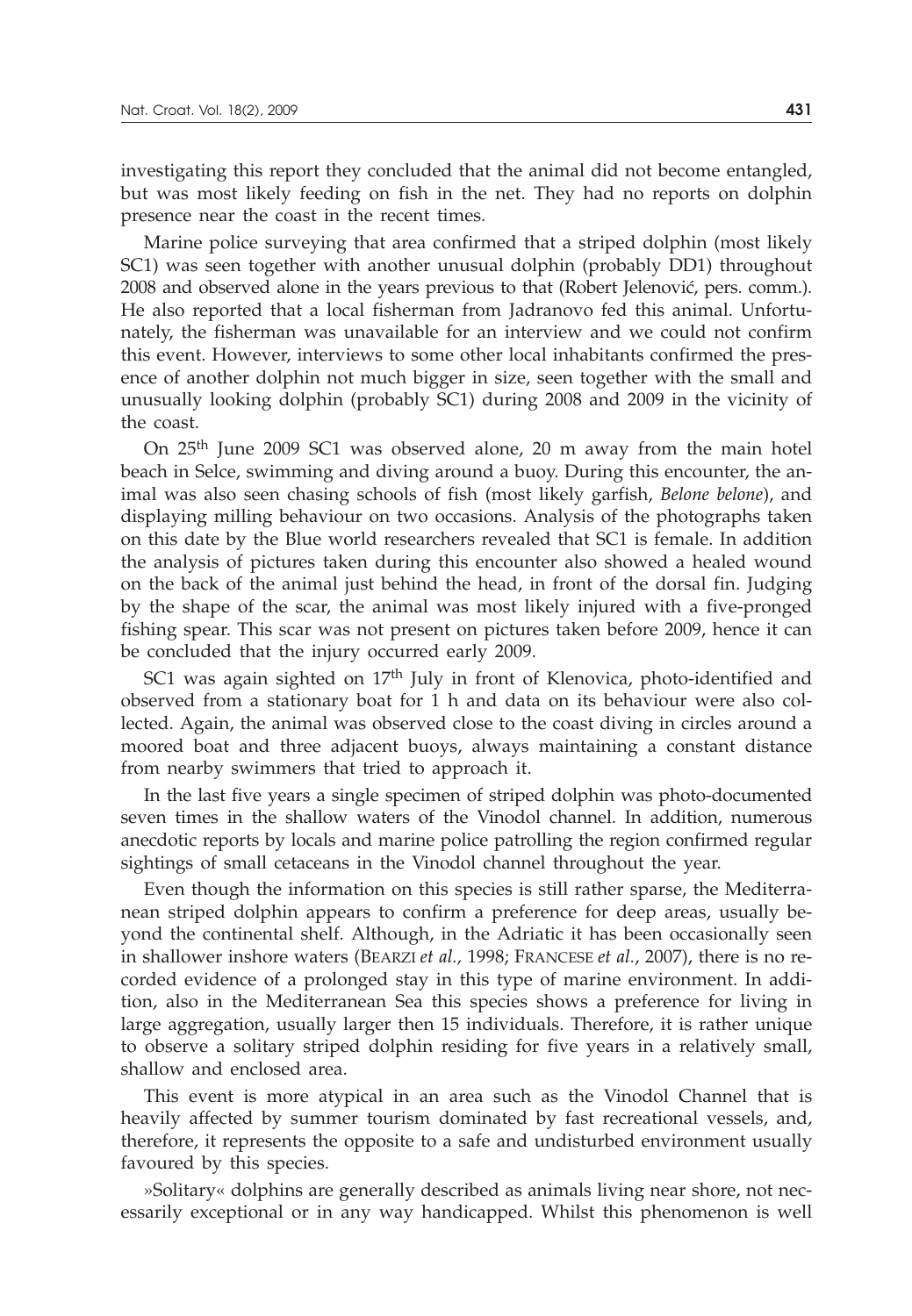documented for bottlenose dolphins, it is unknown for striped dolphins (DUDZINSKI *et al.*, 1995; WILKE *et al*., 2005). The usual reasons that cause an animal to become solitary may include dispersal migrations, social constraints or reduced prey availability (GOFFMAN, 2006).

Many solitary dolphins establish strong social bonds with humans over time. The striped dolphin from Vinodol Channel has not yet been observed approaching or being involved in any social interaction with humans. However, the animal showed a particular interest for buoys and moored vessels. According to some authors, the inspection of buoys, ropes, chains and/or moored vessels represents a stage in the process of the animal's habituation to a new environment (WILKE *et al.,* 2005; GOODWIN & DODDS, 2008) Hence, it is possible that the attraction for such objects seen in striped dolphin from Vinodol Channel had a similar meaning.

Data on stranded animals found in the Vinodol Channel, has revealed the past presence of other striped dolphin (SC2) in 2005. Due to the nature of this narrow semi-enclosed Channel, it is possible that SC1 became lost or remained trapped for some time before becoming habituated to the region. Such events have already been described by GOODWIN & DODDS (2008) and SIMMONDS & STANSFIELD (2007). It is also possible that it became solitary due to the loss of the companion or a group.

The presence of this animal in the near shore region of the Vinodol Channel has already resulted in widespread media exposure. With increasing popularity of human-dolphin interactions, numerous reports of harassment of dolphins have been observed worldwide (DUDZINSKI *et al*., 1995; FROHOFF, 2004). In the case of this striped dolphin, the animal has already been wounded just behind the head with what appears to have been a five-pronged fishing spear (Fig. 2). The existing Croatian Law on nature protection (Zakon o zaštiti prirode NN  $70/05$ , NN  $139/08$ ) is providing generic protection to dolphins from harassment and harm, but in this case it should be particularly strenuously applied. Adequate monitoring and control of further human-dolphin interactions is essential for effective management of such issues.

The behaviour of this animal during the last two encounters does not indicate significant irregularities from normal behaviour. The animal showed no signs of



**Fig. 2.** Striped dolphin (*Stenella coeruleoalba*) (SC1) photographed on 25.6.2008 in the Vinodol Channel with highlighted wound on the upper body part which appears to be inflicted with a five-pronged fishing spear.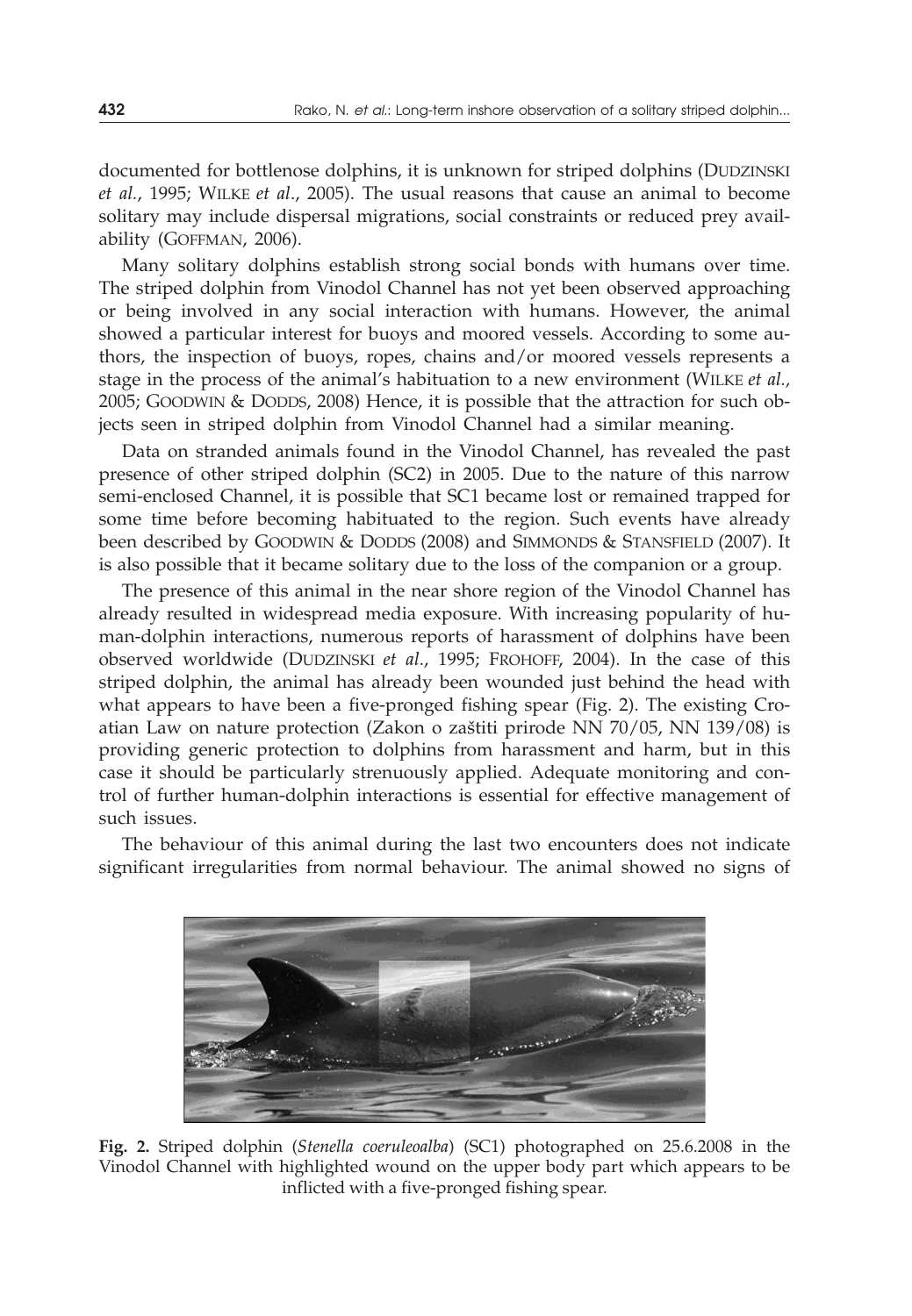physical exhaustion. In between dives it was displaying milling behaviour, which is consistent with attempts to conserve energy in times when they are unwilling to rest due to boat disturbance (CONSTANTINE, 2002).

Throughout 2008, the animal was seen accompanied by a single short-beaked common dolphin. Although once abundant, short-beaked common dolphin is considered as geographically extinct in the Croatian Adriatic, with rare sightings of individual animals (HOLCER, 2006). In general, striped dolphins often share their distribution range with short-beaked common dolphins (FORCADA & HAMMOND, 1998; AGUILAR, 2000; FRANTZIS & HERZING, 2002; CAÑADAS *et al*., 2005). It is believed that different species usually join to benefit from cooperation, either by increasing the level of protection or by increasing efficiency in prey foraging (BARAFF & ASMUTIS- -SILVIA, 1998). It is therefore possible that these two specimens of common and striped dolphins, lost in an odd environment, joined together. The assumption is also supported by the fact that dietary habits of these two species are at least partially overlapping (VIALE, 1985; ORSI RELINI & RELINI, 1993).

Although there is no time limit that allows us to claim when an animal becomes resident in a certain area, 5 years period of permanency suggests a strong site fidelity to this inshore area of northern Adriatic Sea, making this case quite unique.

More frequent reports of occasional striped dolphins have been also made recently in other parts of the Croatian Adriatic Sea. Reports of its presence may indicate the possibility of striped dolphins occupying the ecological niche of once abundant short-beaked common dolphins (AGUILAR, 2000; CAÑADAS *et al.,* 2002) or may be related to a better familiarity with sighting reporting procedures. So far there are no scientific studies to support this hypothesis, however it remains the fact that none of the reported dolphins have stayed in the observed areas for longer periods.

As this uncommon species is becoming sighted more regularly along the eastern Adriatic coast further focused research and exchange of information is required to assess the present status of this species not only along the Croatian coastline.

#### ACKNOWLEDGMENTS

We are grateful to Dr. Peter Mackelworth, Mr. Grgur Pleslić and Mrs. Alena Sprčić for providing valuable comments on the manuscript, Mr. Tilen Genov (Morigenos) for information and photo-material exchange, to Mr. Dario Stefančić for providing photographs that catalyzed our interest and to Mr. Robi Jelenović (Marine police – Rijeka) for helping us during data collection. We also thank two anonymous reviewers for their valuable contribution. In the end, we would like to thank to all the people that have reported their unusual sightings to us.

*Received September 22, 2009*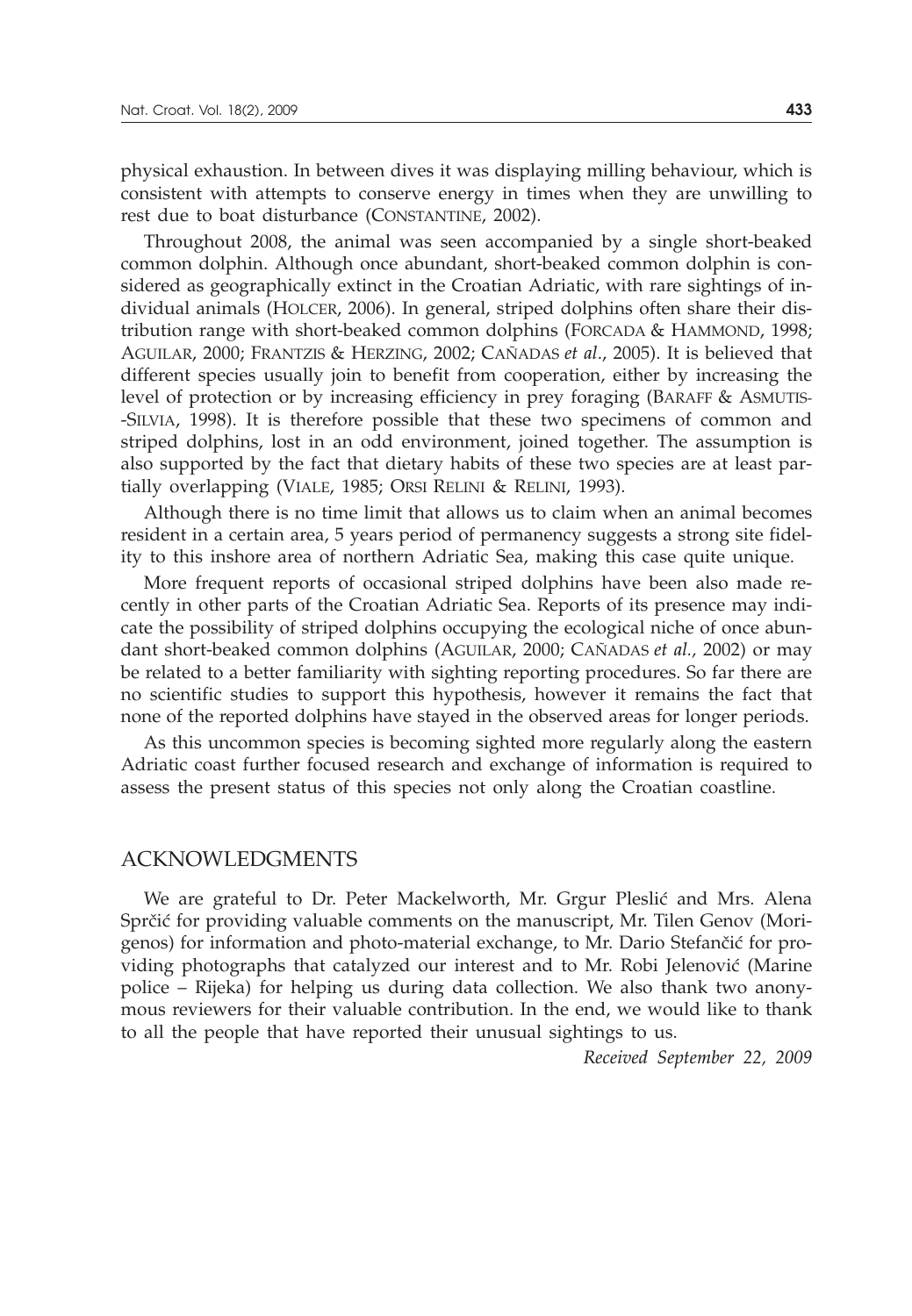#### **REFERENCES**

- AGILAR, A., 2000: Population biology, conservation threats and status of Mediterranean striped dolphins (*Stenella coeruleoalba*). Journal of Cetacean Research and Management, **2**(1), 17–26.
- ARCHER, F. I. II. & PERRIN W. F., 1999: *Stenella coeruleoalba*. Mammalian Species, **603**, 1–9.
- BARAFF, L. & ASMUTIS-SILVIA, R. A., 1995: Long–term association of an individual short–finned pilot whale and Atlantic white–sided dolphins (*Globicefala melas, Lagenorhynchus acutus*). Marine Mammal Science, **14**(1), 155–161.
- BEARZI, G., FORTUNA, C. M. & NOTARBARTOLO DI SCIARA, G., 1998: Unusual sighting of a striped dolphin *(Stenella coeruleoalba)* in the Kvarnerić, Northern Adriatic Sea. Natura Croatica, **7**(3), 169–176.
- CAÑADAS, A., SAGARMINAGA, R. & GARCÍA–TISCAR, S., 2002: Cetacean distribution related with depth and slope in the Mediterranean waters off southern Spain. Deep Sea Research I, **49**(11), 2053–2073.
- CAÑADAS, A., SAGARMINAGA, R., DE STEPHANIS, R., URQUIOLA, E. & HAMMOND, P. S., 2005: Habitat selection modelling as a conservation tool: proposals for marine protected areas for cetaceans in southern Spain. Aquatic Conservation: Marine and Freshwater Ecosystems, **15**, 495–521.
- CONSTANTINE, R., 2002: The behavioural ecology of the bottlenose dolphins of north-eastern New Zealand: a population exposed to tourism. PhD Thesis, University of Auckland, New Zealand. 195 pp.
- DUDZINSKI, M. K., FROHOFF, G. T. & CRANE, L. N., 1995: Behaviour of a lone female bottlenose dolphin (*Tursiops truncatus*) with humans off the coast of Belize. Aquatic Mammals, **21**(2), 149–153.
- FORCADA, J., AGUILAR, A., HAMMOND, P. S., PASTOR, X. & AGUILAR, R., 1994: Distribution and numbers of striped dolphins in the western Mediterranean Sea after the 1990 epizootic outbreak. Marine Mammal Science, **10**, 137–150.
- FORCADA, J. & HAMMOND, P. S., 1998: Geographical variation in abundance of striped and common dolphins of the western Mediterranean. Journal of Sea Research, **39**, 313–325.
- FORTUNA, C. M., CANESE, S., GIUSTI, M., REVELLI, E., CONSOLI, P., FLORIO, G., GRECO, S., ROMEO, T., ANDALORO, F., FOSSI, M. C. & LAURIANO, G., 2007: An insight into the status of striped dolphins (*Stenella coeruleoalba*) of the southern-Tyrrhenian sea. Journal of the Marine Biological Association of the United Kingdom, **87**, 1321–1326.
- FRANCESE, M., ZUCCA, P., PICCIULIN, M., ZUPPA, F. & SPOTO, M., 1999: Cetaceans living in the north Adriatic Sea (Gulf of Trieste – Grado lagoon): intervention protocol for healthy and distressed animals. European Research on Cetaceans, **13**, 410–415.
- FRANCESE, M., PICCIULIN, M., TEMPESTA, M., ZUPPA, F., MERSON, E., INTINI, A., MAZZATENTA, A. & GENOV, T., 2007: The presence of striped dolphins (*Stenella coeruleoalba*) in the Gulf of Trieste. Annales, Series Historia Naturalis, **17**(2), 185–190.
- FRANTZIS, A., ALEXIADOU, P., PAXIMADIS, G., POLITI, E., GANNIER, A. & CORSINI-FOKA, M., 2003: Current knowledge of the cetacean fauna of the Greek Seas. Journal of Cetacean Research and Management, **5**(3), 219–232.
- FRANTZIS, A., & HERZING, D., 2002: Mixed-species associations of striped dolphins (*Stenella coeruleoalba*), short-beaked common dolphins (*Delphinus delphis*) and Risso's dolphins (*Grampus griseus*) in the Gulf of Corinth (Greece, Mediterranean Sea). Aquatic Mammals, **28**, 188–197.
- FROHOFF, T. G., 2004: Stress in Dolphins. Pages 1158–1164 in Encyclopedia of Animal Behavior. BEKOFF, M. (ed.), Greenwood Press, Westport, Connecticut. 1274 pp.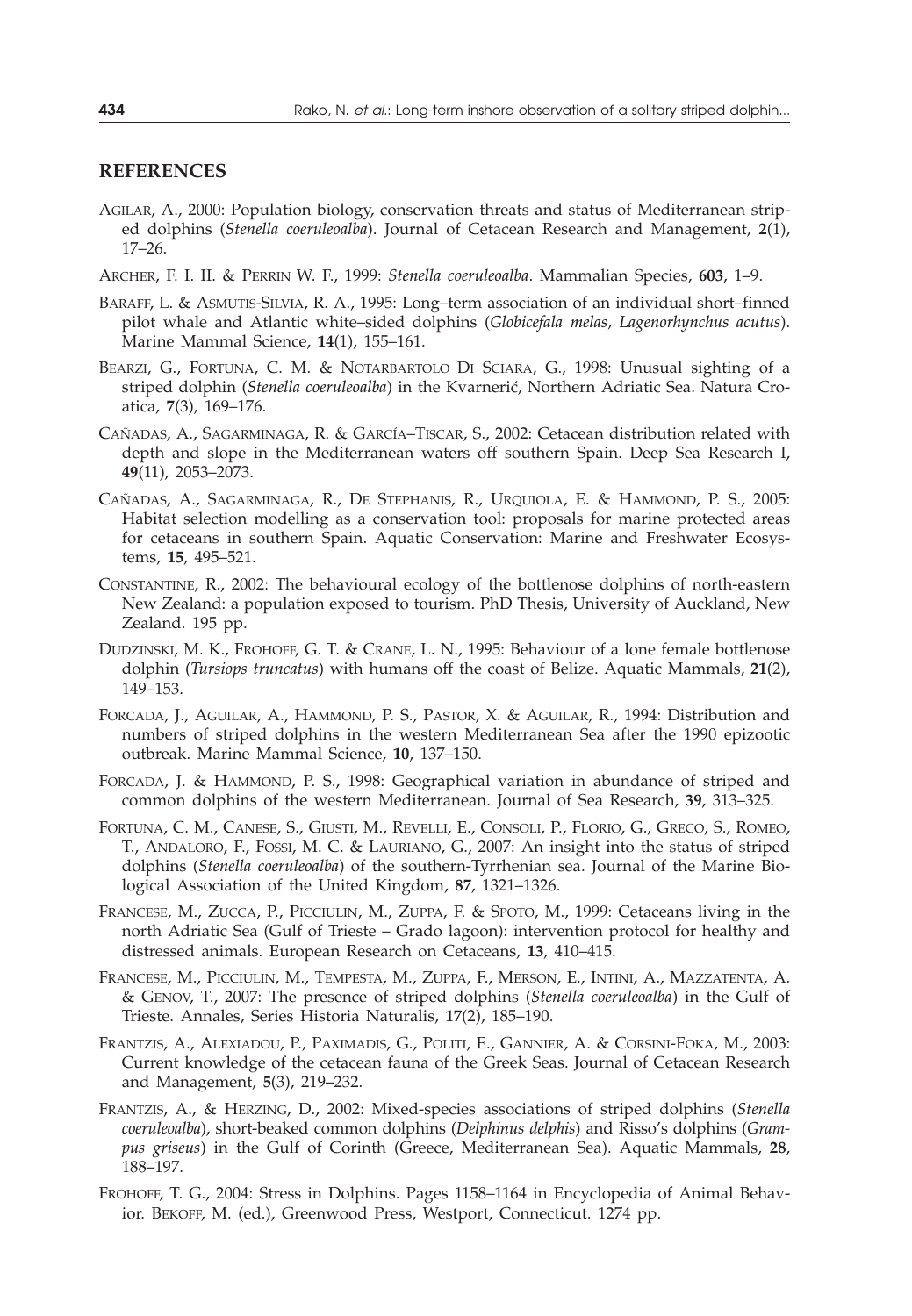- GOFFMAN, O., 2006: Changes in behavioural patterns towards humans of a solitary sociable female bottlenose dolphin. University of Haifa, Leon Recanti Institute for Maritime Studies. **32**, 20–23.
- GOODWIN, L. & DODDS, M., 2008: Lone rangers: A report on solitary dolphins and whales including recommendations for their protection. Marine connection, Protecting Dolphins and Whales Worldwide, 12 pp.
- HOLCER, D., MACKELWORTH, P. & FORTUNA, C., 2002: Present state of understanding of the Cetacean fauna of the Croatian Adriatic Sea. In: EVANS, P. G. H. (eds.): European Research on Cetaceans 16—, European Cetacean Society, Liège, Belgium. (in press)
- HOLCER, D., 2006: Short beaked Common Dolphin, *Delphinus delphis* (Linnaeus, 1758). 71 pp. In: ANTOLOVIĆ, J., FRKOVIĆ, A., GRUBEŠIĆ, M., HOLCER, D., VUKOVIĆ, M., FLAJŠMAN, E., GRGUREV, M., HAMIDOVIĆ, D., PAVLINIĆ, I. & TVRTKOVIĆ, N.: Red Book of Mammals of Croatia. Ministry of Culture, State Institute of Nature Protection, Croatia. 127 pp.
- LEGOVIĆ, T., 2002: Introduction to the natural characteristics of Velebit Channel. In: KATAVIĆ, I.: Guidelines to coastal zone management plan for Croatia – with particular focus on mariculture. Ministry of Agriculture and Forestry. Zagreb. pp. 1–14.
- MACKELWORTH, P., HOLCER, D. & FORTUNA, M. C., 2002: Lošinj dolphin Reserve, Kvarnerić, Northern Adriatic. Proposal for the establishment of the Special Zoological Reserve. Blue World. 12 pp.
- MARCHESSAUX, D., 1980: A review of the current knowledge of the cetaceans in the Eastern Mediterranean Sea. Vie Marine, **2**, 59–66.
- MEOTTI, C. & PODESTÀ, M., 1997: Stomach contents of striped dolphins, *Stenella coeruleoalba* (Meyen, 1833) from the Western Ligurian Sea (Cetacea, Delphinidae). Atti della Societa' Italiana di Scienze Naturali e del Museo Civico di Storia Naturale di Milano **137**, 5–15.
- NOVOSEL, M., BAKRAN-PETRICIOLI, T., POŽAR-DOMAC, A., KRUŽIĆ, P. & RADIĆ, I., 2002: The benthos of the northern part of the Velebit Channel (Adriatic Sea, Croatia). Natura Croatica, **11**(4), 387–409.
- NOTARBARTOLO DI SCIARA, G. & DEMMA, M., 1994: Guida dei mammiferi marini del Mediterraneo. Franco Muzzio Editore, Padova. 262 pp.
- NOTARBARTOLO DI SCIARA, G., VENTURINO, M. C., ZANARDELLI, M., BEARZI, G., BORSANI, J. F. & CAVALLONI, B., 1993: Cetaceans in the central Mediterranean Sea: distribution and sighting frequencies. Bollettino di Zoologia, **60**, 131–138.
- ORSI RELINI, L., & RELINI, M., 1993: The stomach content of some common dolphins (*Delphinus delphis* L.) from the Ligurian Sea. European Research on Cetaceans, **9**, 96–98.
- ÖZTÜRK, B., SALMAN, A., ÖZTÜRK, A. A. & TONAY, A., 2007: Cephalopod remains in the diet of striped dolphins (*Stenella coeruleoalba*) and Risso's dolphins (*Grampus griseus*) in the Eastern Mediterranean Sea. Vie et Milieu – Life and Environment, **57**(1/2), 53–59.
- QUÉROUIL, S., SILVA, A. M., CASCÃO, I., MAGALHÃES, S., SEABRA, M. I., MACHETE, M. A. & SANTOS, R. S., 2008: Why do dolphins form mixed – species associations in the Azores? Ethology, **114**(12), 1183–1194.
- SIMMONDS, M. & STANSFIELD, L. R., 2007: Solitary sociable dolphins an update from the UK. IWC SC/59/WW10. 7 pp.
- VIALE, D., 1985: Cetaceans in the north-western Mediterranean: their place in the ecosystem. Scientific Committee of the International Whaling Commission, Anchorage (Alaska, USA). Oceanography and Marine Biology: An Annual Review, **23**, 491–571.
- NN 70/05, NN 139/08, Zakon o zaštiti prirode, 2005, Zagreb.
- WILKE, M., BOSSLEY, M. & DOAK, W., 2005: Managing human interactions with solitary dolphins. Aquatic Mammals, **31**(4), 427–433.
- WÜRTZ, M. & MARRALE, D., 1993: Food of striped dolphin, *Stenella coeruleoalba*, in the Ligurian Sea. Journal of the Marine Biological Association of the United Kingdom, **73**, 571–578.